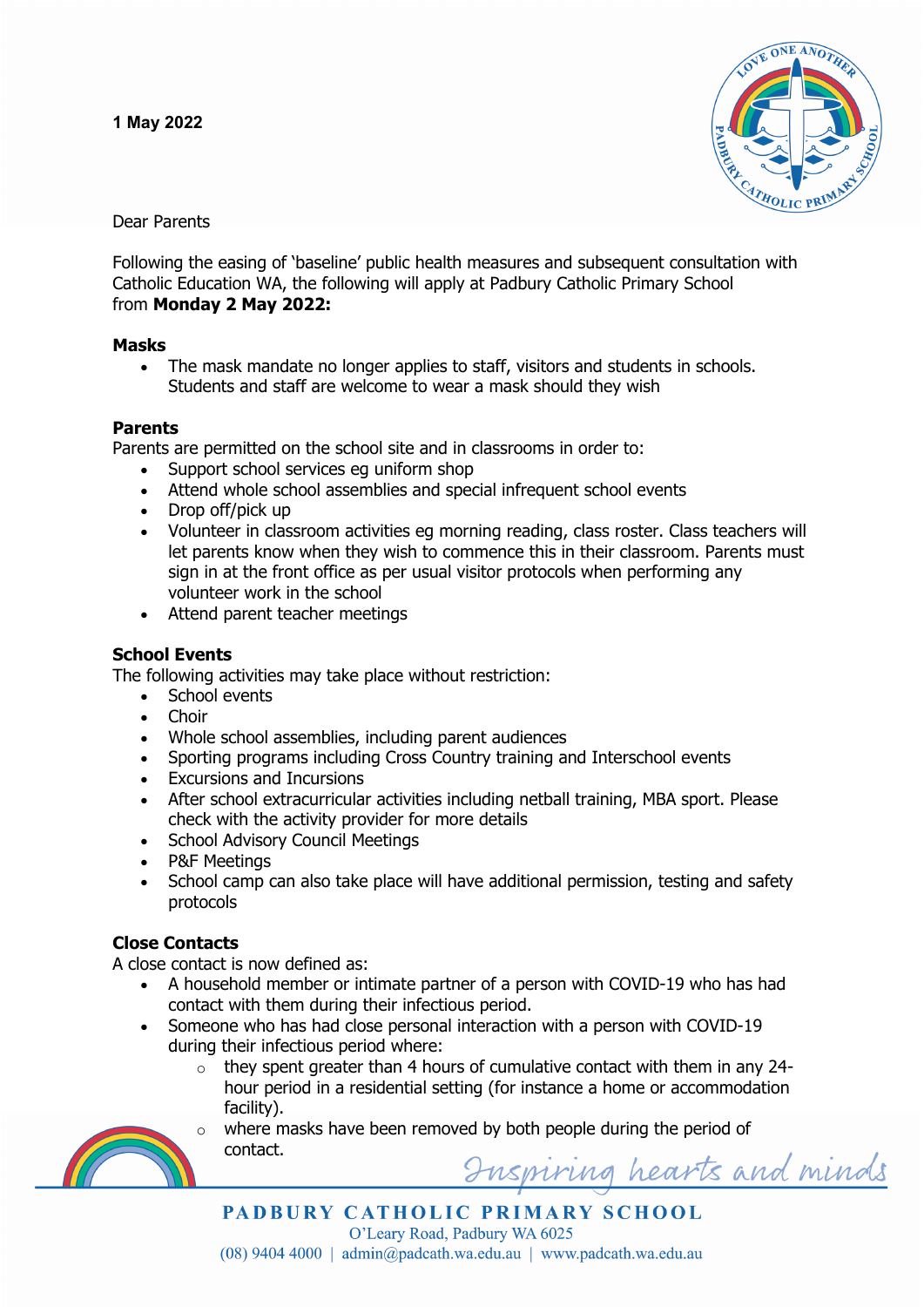Someone who is directed by WA Health that they are a close contact.

**Asymptomatic** close contacts are not required to isolate but do have to follow testing and mask wearing requirements which include wearing a mask (staff and anyone over 12 only) and daily negative RAT result for seven days.



Parents are asked to inform the school if their child tests positive and must keep children home until well and free of symptoms. Normal absentee procedures apply.

Positive COVID results are also to be reported to the school at https://cewacollections.powerappsportals.com/COVID-19-Self-Reporting-Form/ to further support the school with the management of COVID-19.

Parents are reminded to report their child's positive RAT to WA Health at https://www.wa.gov.au/government/announcements/mandatory-registration-ofpositive-rapid-antigen-tests

The wellbeing and safety of our students, staff and community is our priority and I thank all parents for their continued support. If you have any concerns, please contact one of the Leadership Team via the office.

Kind regards

Mrs Margaret Williamson Principal



Inspiring hearts and minds

PADBURY CATHOLIC PRIMARY SCHOOL O'Leary Road, Padbury WA 6025  $(08)$  9404 4000 | admin@padcath.wa.edu.au | www.padcath.wa.edu.au